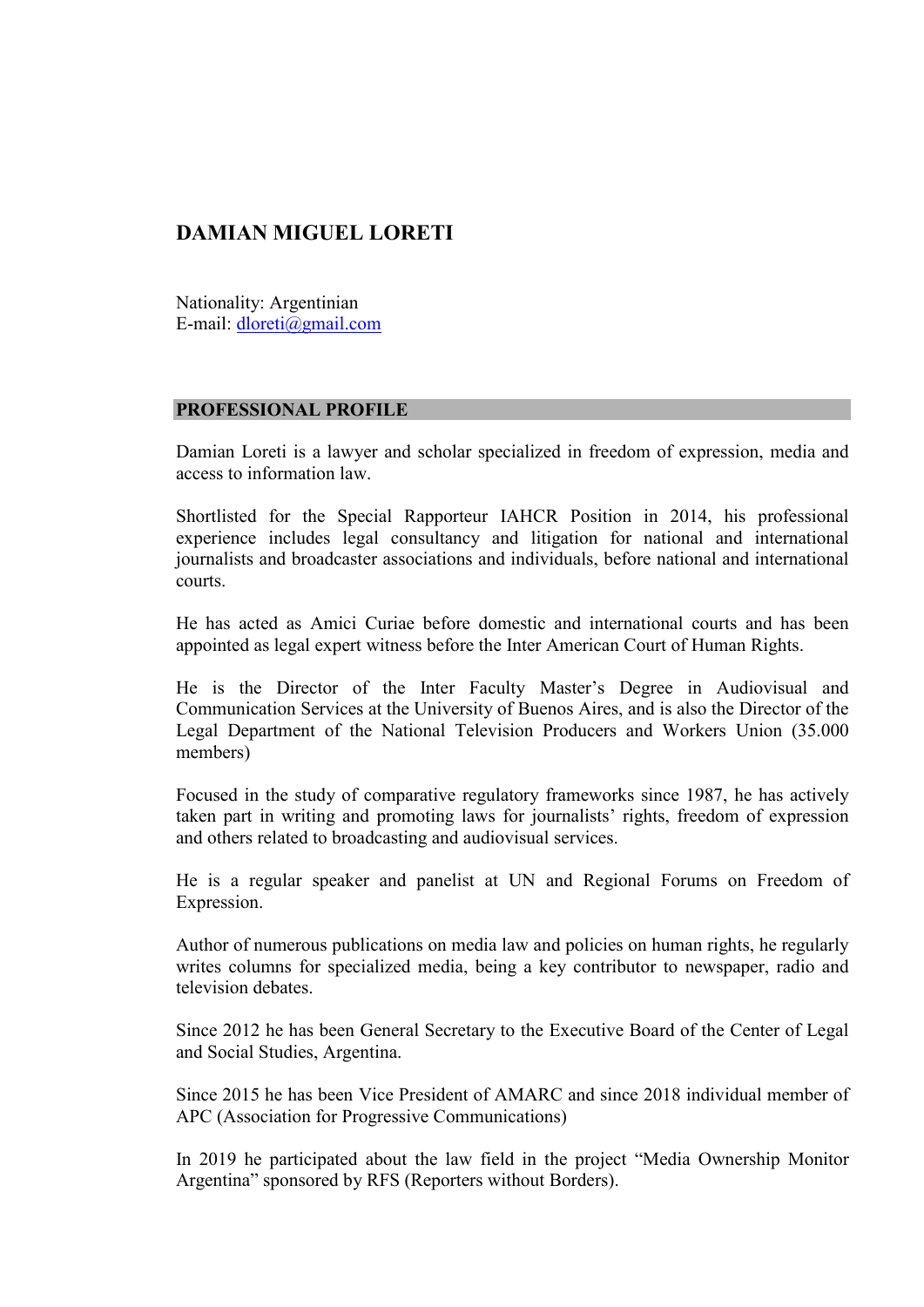#### **EDUCATION**

| 2006      | PhD in Communication Sciences.                       |
|-----------|------------------------------------------------------|
|           | Honors summa cum laude.                              |
|           | Universidad Complutense de Madrid.                   |
|           | Thesis Title: "Information, Justice and Society"     |
| 2000-2002 | Degree in Advanced Studies in Freedom of Expression, |
|           | Ethics and Communication.                            |
|           | Universidad Complutense de Madrid.                   |
| 1981-1986 | Bachelor of Law (J.D. equivalent).                   |
|           | University of Buenos Aires.                          |

### **OTHER POST GRADUATE ACTIVITIES**

| 2010 | "Faculty Research Program" scholarship awarded by the<br>Canadian Ministry of Culture for the study and<br>investigation of regulations in social communication and<br>telecommunication emphasizing on the effect of<br>digitalization in relation with pluralism and diversity. |
|------|-----------------------------------------------------------------------------------------------------------------------------------------------------------------------------------------------------------------------------------------------------------------------------------|
| 2004 | Program in Comparative Media Law and Policy, Center for<br>Social and Legal Studies, Oxford University.                                                                                                                                                                           |
| 1999 | Post graduate program in Communications Law, Faculty of<br>Law and Social Sciences, Universidad de Buenos Aires.                                                                                                                                                                  |
| 1997 | "Faculty Research Program" scholarship awarded by the<br>Canadian Ministry of Culture for the study and investigation<br>of regulations in social communication.                                                                                                                  |
| 1995 | "Faculty Enrichment Program" scholarship awarded by the<br>Canadian Ministry of Culture for the study on regulations in<br>social communication (Simon Fraser University, Carleton<br>University, McGill University).                                                             |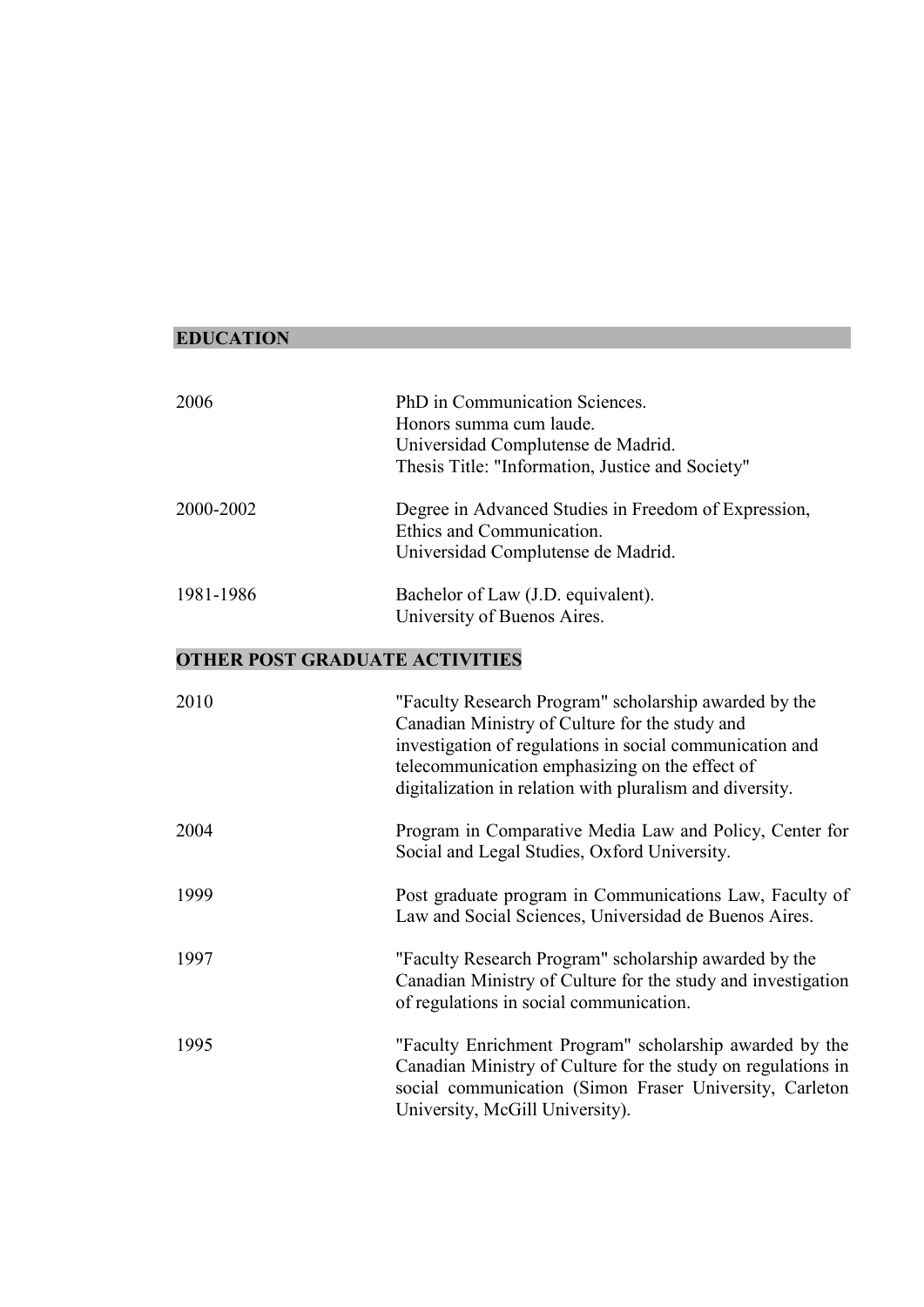## **ACADEMIC POSITIONS**

| 2018 -2020           | Member of the Post Doctorate Committee of the Faculty of<br>Social Sciences, University of Buenos Aires.                                                    |
|----------------------|-------------------------------------------------------------------------------------------------------------------------------------------------------------|
| $2016 - 2020$        | Director of the Observatory on Public Policies and Law on<br>Communications. (Derc-Com) - the Faculty of<br>Social<br>Sciences, University of Buenos Aires. |
| $2013 - 2020$        | Director of Master's Degree on Interdisciplinary Studies<br>on Audiovisual and Communication Services,<br>University of Buenos Aires.                       |
| 1996-2020            | Permanent tenure lecturer on Freedom of Expression Law,<br>University of Buenos Aires. (Profesor Titular Plenario)                                          |
| 2005-2020            | Professor on "Mass Media Legal Regulations", Masters in<br>Journalism, University of Buenos Aires.                                                          |
| 2011-2014            | Member of the Doctorate Committee of the Faculty of<br>Social Sciences, University of Buenos Aires.                                                         |
| $2013 - 2016$        | Academic Secretary of the Doctorate Program in Human<br>Rights. National University of Lanus                                                                |
| 1998-2011            | UNESCO Freedom<br>Holder<br>of the<br>of Expression<br>Faculty of Journalism<br>Professorship,<br>Mass<br>and<br>Communication, University of La Plata.     |
| 2009-2010            | Director of Masters Degree on Journalism Studies, Faculty<br>of Social Sciences, University of Buenos Aires.                                                |
| 2006-2010            | Vice Dean. Faculty of social sciences. University of Buenos<br>Aires.                                                                                       |
| $2002 - 2006$        | Director of Social Communications Department. Faculty of<br>social sciences. University of Buenos Aires                                                     |
| <b>JOB POSITIONS</b> |                                                                                                                                                             |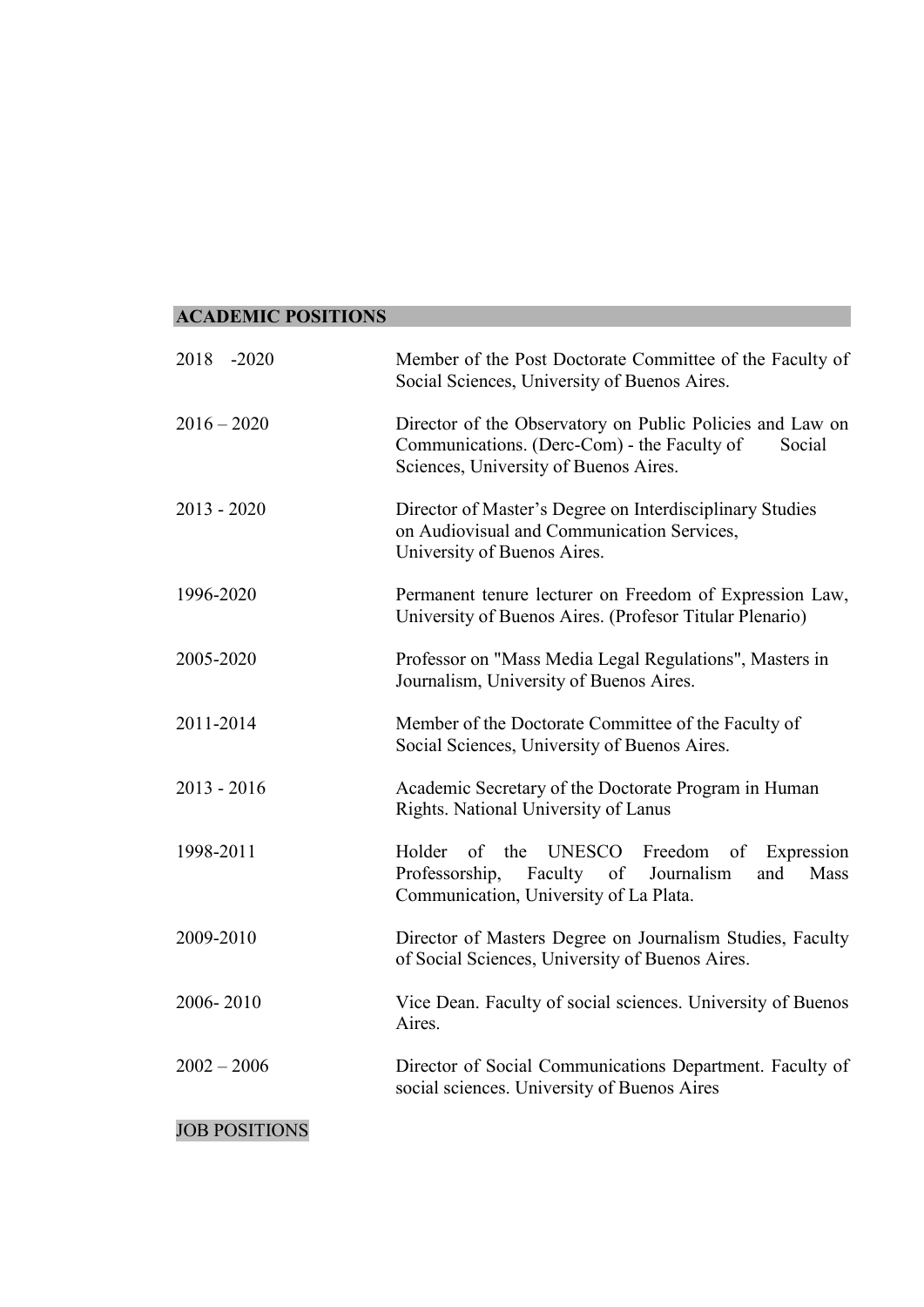| 2013-2020       | Director of the Legal Department of the Sindicato Argentino<br>de Televisión, Servicios Audiovisuales Interactivos y Datos<br>National Television Producers and Workers Union (35.000<br>members).                         |
|-----------------|----------------------------------------------------------------------------------------------------------------------------------------------------------------------------------------------------------------------------|
| $1994 - 2012$   | Legal Counselor to Sindicato Argentino de Televisión,<br>Servicios Audiovisuales Interactivos y Datos<br>National<br>Television Producers and Workers Union on broadcasting,<br>media and information regulations affairs. |
| $1990 - 2012$   | Legal Counselor to Federación Argentina de Trabajadores<br>de Prensa. (FATPREN) Argentinian National Union of<br>Journalists.                                                                                              |
| 1994 - 2020     | Legal Advisor to Confederación Sindical de Trabajadores de<br>los Medios de Comunicación Social (COSITMECOS),<br>(National Confederation of Media Workers).                                                                |
| 1996 - 2012     | Legal Counselor to the Regional Office for Latin America<br>International Federation of Journalists                                                                                                                        |
| $2002 - 2012$   | Legal Advisor to the Right to Communication Program of<br><b>AMARC</b>                                                                                                                                                     |
| $2005 - 2007 -$ |                                                                                                                                                                                                                            |
| 2009-2018-      | Member of the CELS representation before the Inter<br>American Commission of Human Rights attending freedom<br>of expression cases-law.                                                                                    |
| $2001 - 2004$   | Legal Counselor to Association "PERIODISTAS para la<br>Defensa del Periodismo Independiente". (Association for<br>the defense of independent journalism)                                                                   |

# **RECENT RELATED PROFESSIONAL EXPERIENCE – MOST RELEVANT**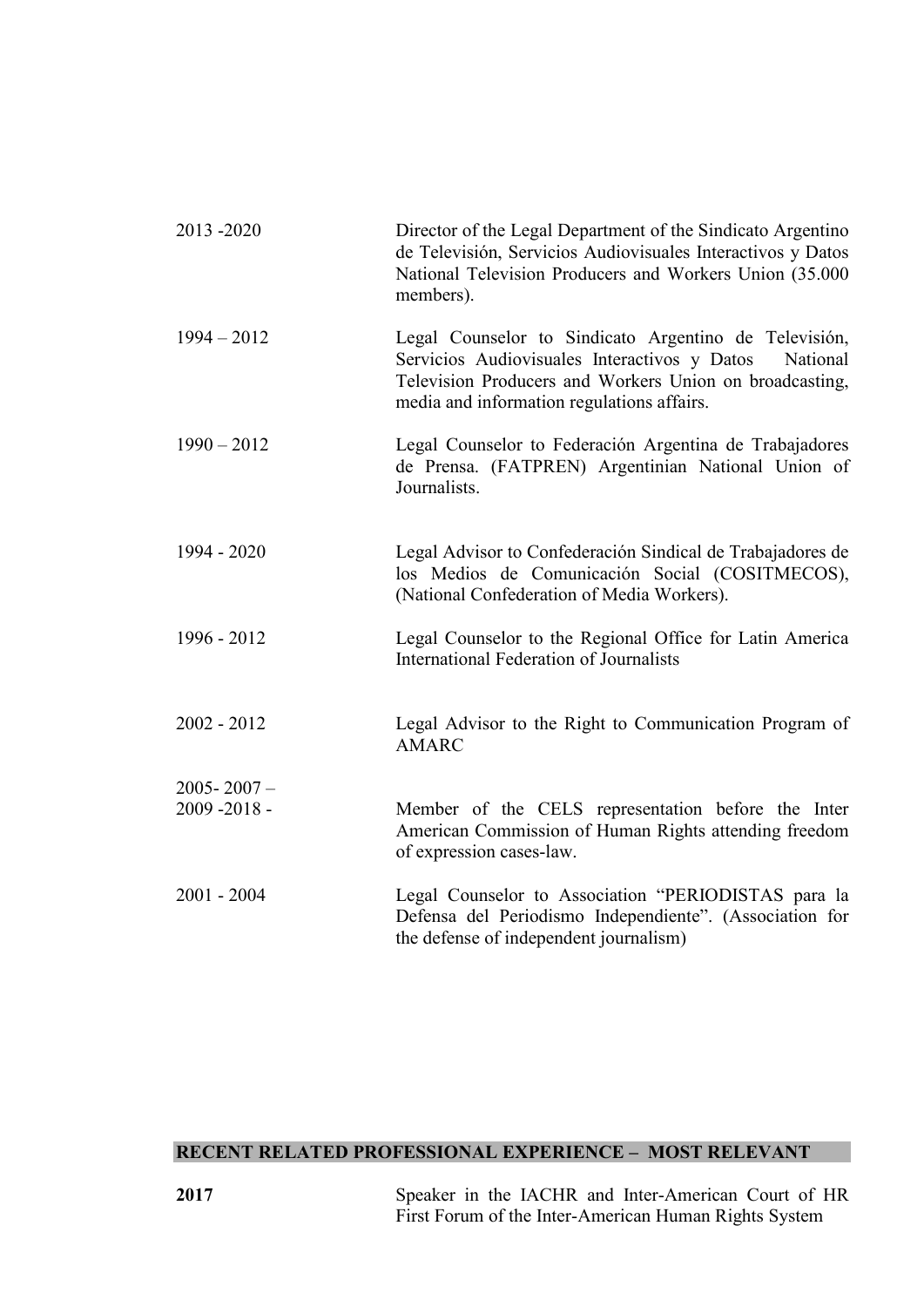| 2015 | Elected Vice President of the AMARC. World Association<br>of Community Broadcasters. International Board Member<br>2014-2018                                                                                                                                                                                                                                         |
|------|----------------------------------------------------------------------------------------------------------------------------------------------------------------------------------------------------------------------------------------------------------------------------------------------------------------------------------------------------------------------|
|      | Panelist Round table "Free and Independent Media" Inter<br>American Commission of Human Rights. Nov 18-19                                                                                                                                                                                                                                                            |
| 2014 | <b>Short listed for the Special Rapporteur IAHCR Position</b>                                                                                                                                                                                                                                                                                                        |
| 2013 | Panelist on the roundtable "Communications and Human<br>rights" jointly with the Special Rapporteurs (UN and OAS).<br>World Forum of Human Rights. (Brasilia, Brazil, December<br>2013)                                                                                                                                                                              |
|      | Panelist on the Expert Consultation organized by the UN<br>Special Rapporteurship on Freedom of Expression and<br>Opinion on Access to Public Information and the Right to<br>the Truth (Mexico, July 2013).                                                                                                                                                         |
|      | Panelist on the Expert Consultation organized by the UN<br>Special Rapporteurship on Freedom of Expression and<br>Opinion on Legal Framework of Political and Electoral<br>Communication (Rio de Janeiro, Brazil, September 2013).                                                                                                                                   |
|      | Panelist on a roundtable titled "Argentina: A Case of Study<br>of Political and Regulatory Confrontation", at the University<br>of Columbia (New York City, United States, May 2013).                                                                                                                                                                                |
| 2012 | Member of the Observance Mission on Freedom of<br>Expression in Asia Minor and South East Asian countries.<br>(UNESCO, AMARC, Art. 19, Committee to Protect<br>Journalists, International Federation of Journalists, Open<br>Society Foundation, UN Special Rapporteurship on<br>Freedom of Expression and Opinion) (Nepal and Indonesia,<br>February - March 2012). |
|      | Speaker on International Standards of Freedom of<br>Expression and their application to community broadcasters<br>before the European Parliament on behalf of AMARC<br>International- AMARC Europe (Brussels, May 2012).                                                                                                                                             |
| 2011 | Speaker on International and Inter-American Standards on<br>Freedom of Expression before the Mexican Congress<br>Committee on Radio, Television and Cinema (Mexico,<br>March 2011).                                                                                                                                                                                  |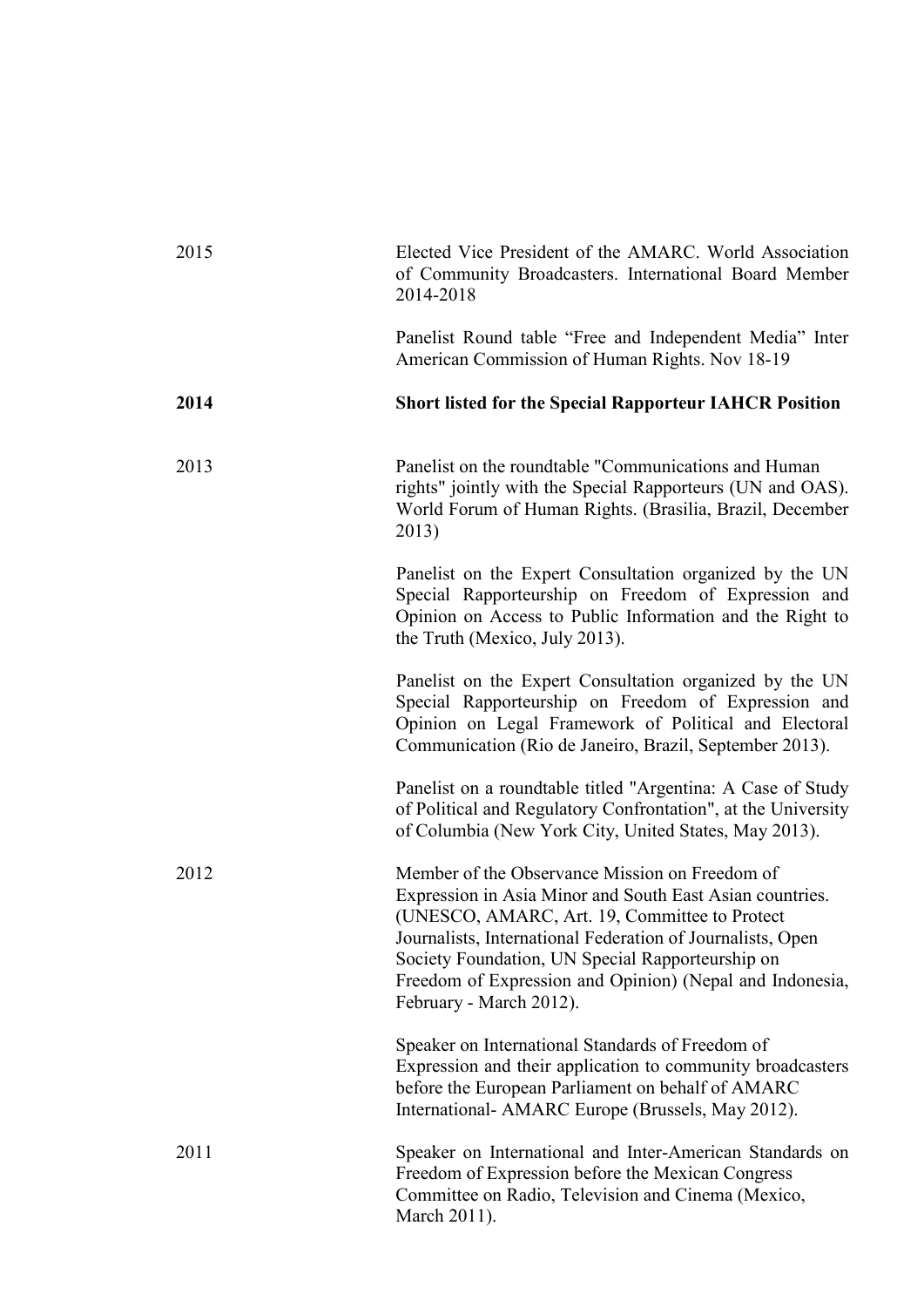|      | Speaker on Comparative Inter-American Standards on<br>Freedom of Expression at the Legal Investigations Institute,<br>National University of Mexico (Mexico, March 2011).                                                             |
|------|---------------------------------------------------------------------------------------------------------------------------------------------------------------------------------------------------------------------------------------|
|      | Inaugural Conference Speaker on the Social Function of<br>Information: Limits and Guarantees at the II International<br>Forum on Social Communication (Galicia, Spain,<br>September 2011).                                            |
|      | Lecturer on Information, Democracy and Participation at the<br>University of Bologna in Buenos Aires (Buenos Aires,<br>Argentina, September 2011).                                                                                    |
|      | Lecturer on Global Experiences in Media Reform,<br>Consolidation and Access across the Americas at Temple<br>University, Penn State University, Anneberg School of<br>Communications (Philadelphia, United States, November<br>2011). |
| 2017 | Expert witness proposed by the Inter-American Commission<br>on Human Rights in re "Lagos del Campo vs. Peru" before<br>Inter American Court of Human Rights.<br>the                                                                   |
| 2010 | Expert witness proposed by the Inter-American Commission<br>on Human Rights in re "Gomes Lund vs. Brazil" before the<br>Inter American Court of Human Rights.                                                                         |
|      | Participant in the drafting of a new Media Audiovisual<br>Services Law at the National Department of<br>Telecommunications (Montevideo, Uruguay, May 2010).                                                                           |
|      | Speaker on the Media Audiovisual Services Law in<br>Argentina at the International Menendez and Pelayo<br>University (Santander, Spain, June 2010).                                                                                   |
|      | Speaker on Media Perspectives on Mass Media Law in<br>Latin America at the Mexican Congress (Mexico, July<br>2010).                                                                                                                   |
|      | Written legal opinion on the Right to Information in Latin<br>America, XVI Congress of the Association of Jurists (Quito,<br>Ecuador, July 2010).                                                                                     |
|      | Speaker on Media and Freedom of Expression in Latin<br>America, Andalucía City Council (Cordoba, Spain, October<br>2010).                                                                                                             |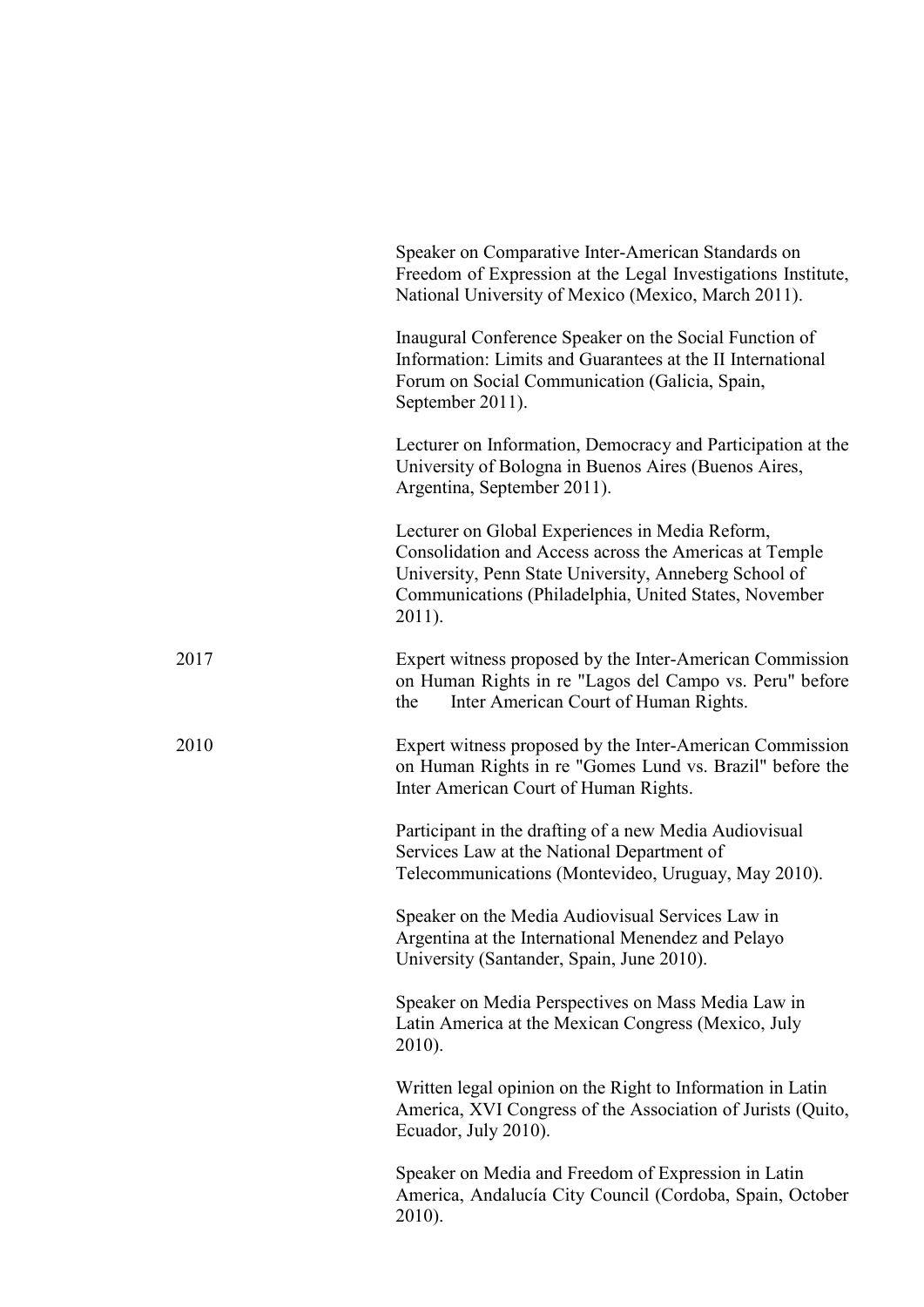|      | Speaker on the Audiovisual Communication Services<br>Law, Forum for the Radio and Television Reform, Partito<br>Democratico (Roma, Italy, October 2010).                                                                                                                                             |
|------|------------------------------------------------------------------------------------------------------------------------------------------------------------------------------------------------------------------------------------------------------------------------------------------------------|
|      | Key note speaker on the Right to Information in the Inter-<br>American System Human Rights System, International<br>Federation of Journalists and University of Santo Domingo<br>(Santo Domingo, Dominican Republic, November 2010).                                                                 |
| 2009 | Co-author of the Argentinean Broadcasting and Media<br>Services Act.                                                                                                                                                                                                                                 |
|      | Speaker on the Legal Issues in Social Communications at<br>the National University Conference organized by the<br>Faculty of Political Science, National University of Rosario<br>(Argentina, May 2009).                                                                                             |
|      | Speaker on Research, Media and Human Rights and<br>Legal Bases for the Protection of Freedom of Expression at<br>52th World Conference of the International Association of<br>Communication Sciences Researchers (July 2009).                                                                        |
|      | Speaker on Reasons to Defend Freedom of Expression at<br>International Conferences on Communications Policies<br>Studies, II Argentina-Brazil Colloquium on Communication<br>Sciences at National University of Cuyo and National<br>University of Rio Cuarto (Mendoza, Argentina, October<br>2009). |
|      | Speaker on Contributions for a Legal Framework for an<br>Audiovisual Communications Law at the Latin American<br>Parliament's Political Affairs Committee (Buenos Aires,<br>Argentina, November 2009).                                                                                               |
|      | Founding Member of the Coalition for a Democratic<br>Broadcasting and co-author of the 21 Principles for<br>Democratic Broadcasting.                                                                                                                                                                 |

# **INSTITUTIONAL POSITIONS**

2018 Individual member of APC (Association for Progressive Communications)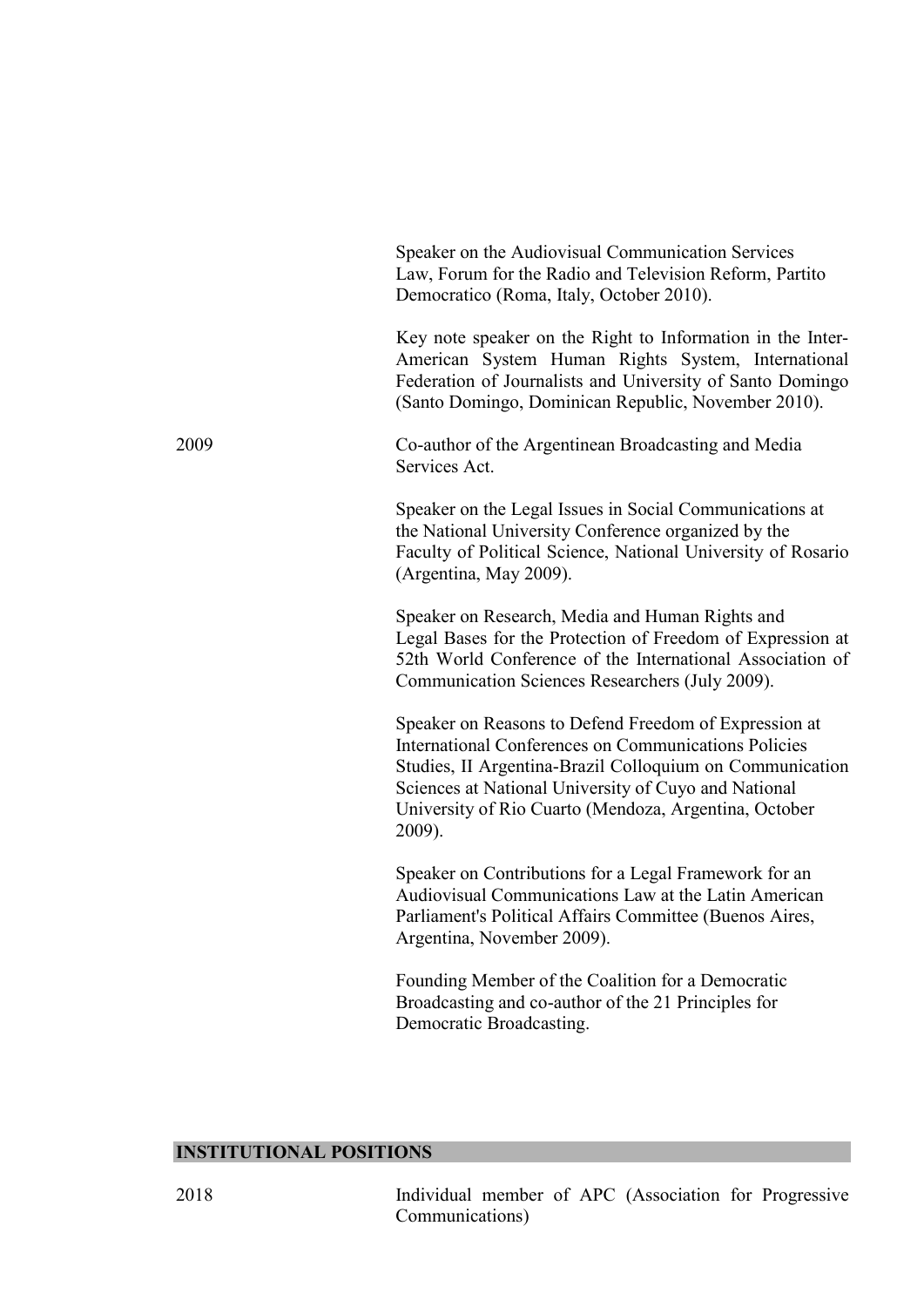| 2002-2018 | Member of the Executive Board of the Center of Legal and<br>Social Studies, Argentina. General Secretary since 2012. |
|-----------|----------------------------------------------------------------------------------------------------------------------|
| 2005-2007 | Member of the Steering Committee of the International<br>Media Lawyers Association.                                  |
| 2005      | President of the Academic Committee of the III Pan-<br>American Congress on Communication Sciences.                  |
| 2001-2002 | President of the Communications Law Committee of the<br>Buenos Aires Lawyers Association.                            |

#### **PUBLICATIONS**

LORETI, D: "Derecho a la privacidad. Intercepción de comunicaciones. TEDH, Case of Big Brother Watch and others v. The United Kingdom, 13 de septiembre de 2018 y TEDH, Case of Catt v. The United Kingdom, 24 de enero de 2019" Revista Debates sobre Derechos Humanos Número 3 - Año 2019© 2020, Universidad Nacional de José C. Paz. EDUNPAZ, Editorial UniversitariaISSN 2591-670X

LORETI, D. ; BARANCHUK M, "Antenas cautivas en democracias restringidas" en " Transparencia Mediática, oligopolios y democracia " Manuel Chaparro Editor Enrique Bustamante prol. Comunicación social Ed. (Salamanca España octubre de 2019) ISBN 978-84-17600-11-2

LORETI, D., LOZANO, L.. EN EUROPA SE CONSIGUE Un acercamiento a las nuevas pautas de regulación audiovisual aprobadas por el Parlamento Europeo. AVATARES de la Comunicación y la Cultura, Argentina, 0, dic. 2018. Disponible en: <http://ppct.caicyt.gov.ar/index.php/avatares/article/view/14236>.

"Regresividad: como pasar de un paradigma de derechos humanos a un modelo de negocios" En Derecho a la Comunicación: Procesos regulatorios y democracia en América Latina (Sierra Caballero, Ed. Ediciones CIESPAL. ISBN 978-9978-55-156-1. En coautoría. Marzo 2017

"Por un espejo retrovisor. Del paradigma de derechos humanos al modelo de negocios". En Revista Científica de Comunicación. Red de carreras de Comunicación de Argentina. ISSN 2451-7836 Año 1 ·2, junio 2016. Pag 5. En coautoría. Feb 2017

"The media: unified Discourse and Business Deals under Cover of State terrorism". In "The Economic Accomplices to the Argentine Dictatorship". Cambridge University Press. 2016. USA. ISBN 978-1-107-11419-7. Julio 2016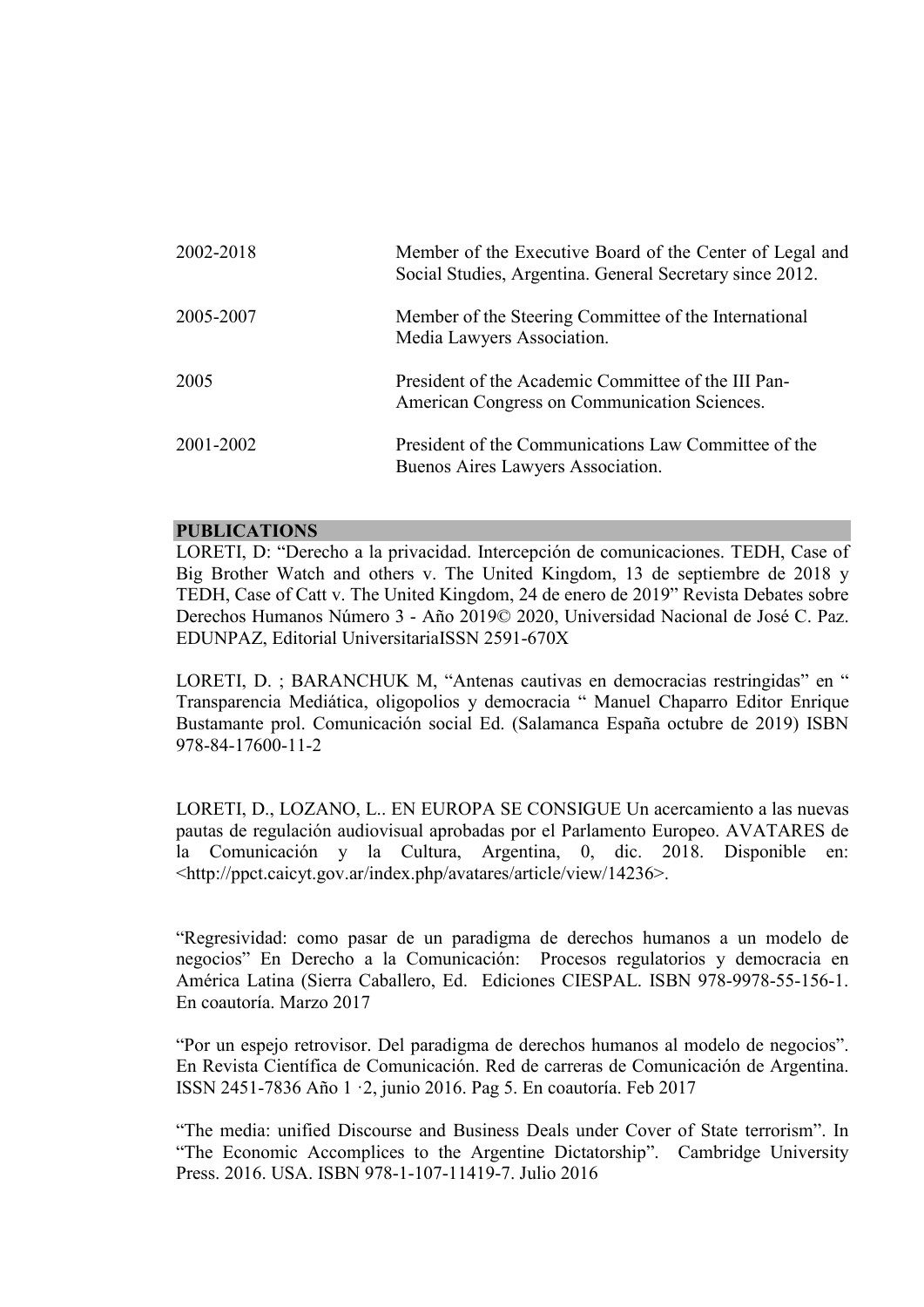"Medios: discurso único y negocios a la sombra del terrorismo de Estado", en *Cuentas pendientes: Los cómplices económicos de la dictadura.* Ed*.* Horacio Verbitsky y Juan Pablo Bohoslavsky. Siglo Veintiuno Editores. Buenos Aires. Argentina. Pags. 361 a 381. ISBN 978-987-629-344-0. Septiembre de 2013. Reedición en Inglés: The Economic Accomplices to the Argentine Dictatorship Outstanding Debts Cambridge University Press. ISBN: 9781107114197

English ed. "The media: unified Discourse and Business Deals under Cover of State terrorism". In "The Economic Accomplices to the Argentine Dictatorship". Cambridge University Press. 2016. USA. ISBN 978-1-107-11419-7

"El fallo "Grupo Clarín": Dos puntos de Vista - Ley de servicios de comunicación audiovisual - Libertad de Prensa" Autores Sabsay, D. - Loreti, D. Ed. Rubinzal Culzoni. Santa Fe, Argentina. 66 pags. 978-987-30-0468-1. Setiembre 2014

"El ejercicio del derecho humano a la comunicación a través de los medios audiovisuales" en "Tratado de los derechos constitucionales". Obra en tres tomos dirigida por Rivera, J.C.; Elias, J.S.; Grossman, L.; Legarre, S.. Ed. Abeledo Perrot. Buenos Aires, Argentina. To. II Pag. 148 - 178. ISBN 978-950-20-2604-6, Julio de 2014 "The human right to communicate through audiovisual media" part of "Constitutional Law "

"El derecho a comunicar: los conflictos en torno a la libertad de expresión en las sociedades contemporáneas". (en coautoría con Luis Lozano) Siglo Veintiuno Editores. Buenos Aires. Argentina. 286 Pags. ISBN 978-987-629-367-9. Abril de 2014 (The right to communicate: freedom of expression debates in contemporary societies)

"Medios: discurso único y negocios a la sombra del terrorismo de Estado", en *Cuentas pendientes: Los cómplices económicos de la dictadura*. Ed. Horacio Verbitsky y Juan Pablo Bohoslavsky. Siglo Veintiuno Editores. Buenos Aires. Argentina. Sept 2013 Pags 361-381. ISBN 978-987-629-344-0.

("Media complicity under State terrorism" in the collective work *Pending Accounts: Civil and Economic complicity with the Argentinean dictatorship*).

"El caso Wikileaks y su relación con el derecho a la información" (en coautoría con Luis Lozano). En la obra colectiva *Comunicación y medios en las Américas: entre la gobernanza y la gobernabilidad*. Ed. Antonio Roveda Hoyos y Carmen Rico de Sotelo. 1a Ed. Bogotá. Ed. P. Universidad javeriana; ORBICOM (Red de cátedras UNESCO), Junio 2012, pags 59- 63. ISBN 978-958-716-541 B.

("The Wikileaks case and its relationship with the right to information" in the collective work *Media and Communications the Americas: Between Governance and Governability*).

"El rol del Estado como garante del derecho humano a la comunicación" (en coautoría con Luis Lozano) en la colección especializada *Derecho Público*. Editorial Ministerio de Justicia y Derechos Humanos de la Nación. Buenos Aires, Argentina, Director Aristides Corti. Pags 29-56. ISSN 2250-7566.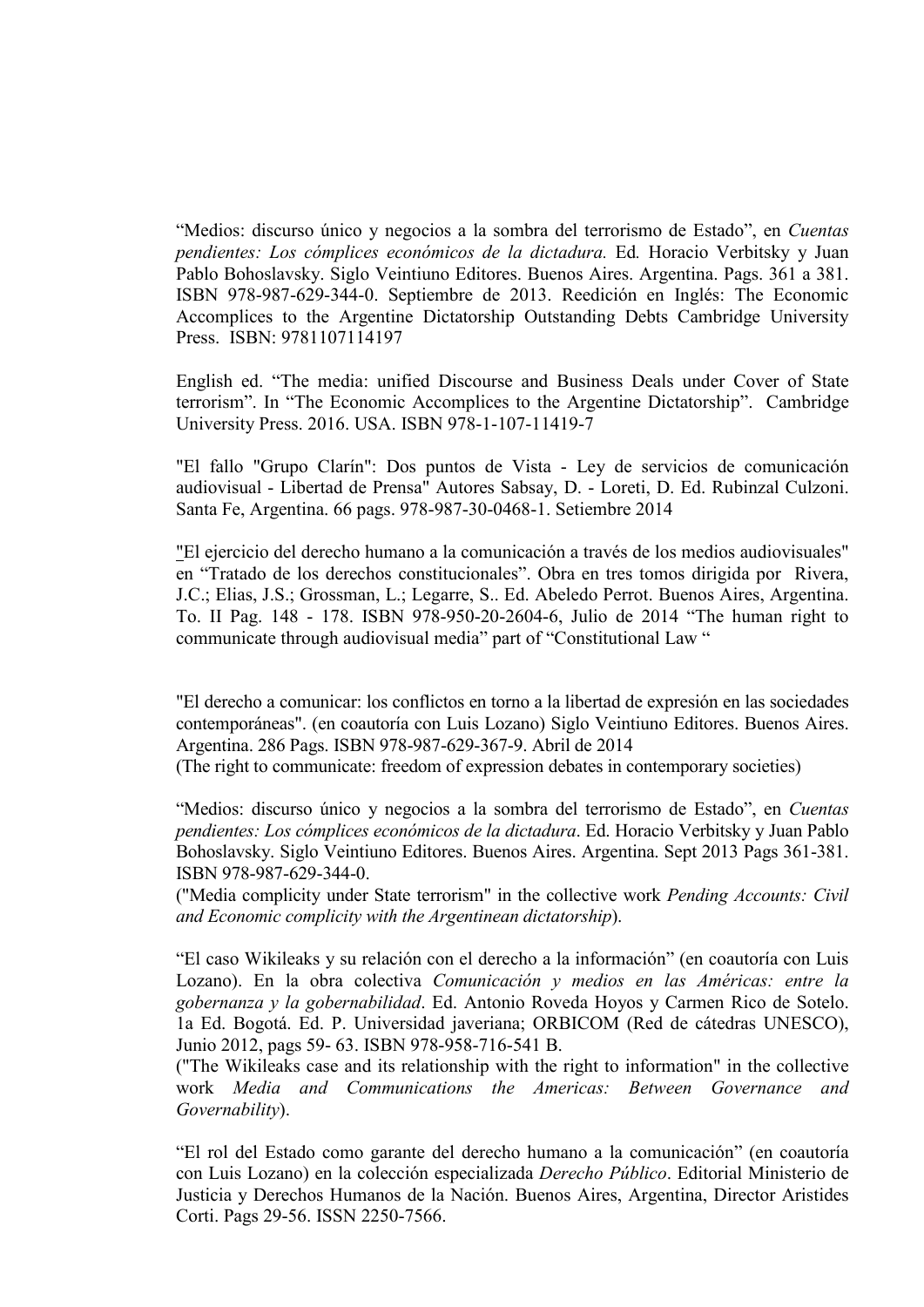("The state as guarantor of freedom of expression" in special collection *Public Law*).

"El caso argentino y la nueva ley de Servicios de Comunicación Audiovisual", en la obra colectiva *Políticas, Redes y Tecnologías en la Comunicación para el Desarrollo*. Ed. Comunicación Social, Ediciones y Publicaciones. Sevilla, España; Martínez Gómez; Raquel y Lubetkin; Mario. Pag 87 – 104. ISBN: 978-84-92860-88-3.

("Argentina and the new Broadcasting and Media Services Act" in the collective work *Policies, Networks and Technologies in Communications*).

"Los principios de Johannesburgo sobre libertad de expresión e información y sus posibles aportes al derecho humano a la paz", en la obra colectiva *Estudios Sobre el derecho humano a la paz*. Madrid, Ed Los libros de la Catarata. Villán Durán Editores. Página 250 – 265. ISBN 978-84-8319-560-4.

("The Johannesburg Principles on access to information and their contribution to the right to peace" in the collective work *Studies on the Human Right to Peace*).

"Il servizio publico argentino di TV nella societa della comunicazione", en la obra colectiva *Dal cavallo alla farfalla*. Ed. PDI Julio de 2010, Roma, Italia. Pags 111 - 116.

"La actividad de la radiodifusión como un derecho humano", en la obra colectiva *Servicios de comunicación audiovisual. Régimen Legal – Derecho Comparado.* Ed. La Ley. Buenos Aires. Etcheverry Pachecoy Comp. Pags 154 - 175. ISBN 978-987-03-1879- B.

("Broadcasting Activity as a Human Right" in the collective work *Broadcasting and Media services, Legal Regulations and Comparative Law*).

"A propósito del principio 12 y la regulación sobre radiodifusión y otros servicios de comunicación audiovisual", (Revista CEJIL - Debates sobre Derechos Humanos y el Sistema Interamericano; Ed. Center for Justice and International Law, Año IV, Número 5, Washington EUA. 2010); con referato. Pags 13-20. ISSN 1659-2123.

("Topics related to 12º Principle and the Regulation of Broadcasting Media and other Audiovisual Services" in CEJIL Journal - *Debates on Human Rights and the Inter-American System*).

"Manifestaciones públicas y nuevos actores políticos: Derecho de Reunión y Libre Expresión. Publicado en *Comunidad y Desacuerdo: Comunicación, Poder y nuevos actores de la política*. (María del Carmen de la Peza comp.) Ed. Universidad Autónoma Mexicana – Xochimilco. Pags 27 – 53. ISBN 978-607-95148-0-8.

("Public demonstrations and new political subjects: the right to freedom of expression" *in Communities and Disagreement: Communications, Power and New Political Subjects*).

"Broadcasting Law and Regulation in Latin America", commissioned paper use for the publication of *Broadcasting, Voice, and Accountability A Public Interest Approach to Policy, Law, and Regulation.* Steve Buckley • Kreszentia Duer Toby Mendel • Seán ´ O Siochrú with Monroe E. Price • Mark Raboy , ed. Copyright © 2008 by The International Bank for Reconstruction and Development, The World Bank Group. ISBN-13: 978-0-8213- 7295-1.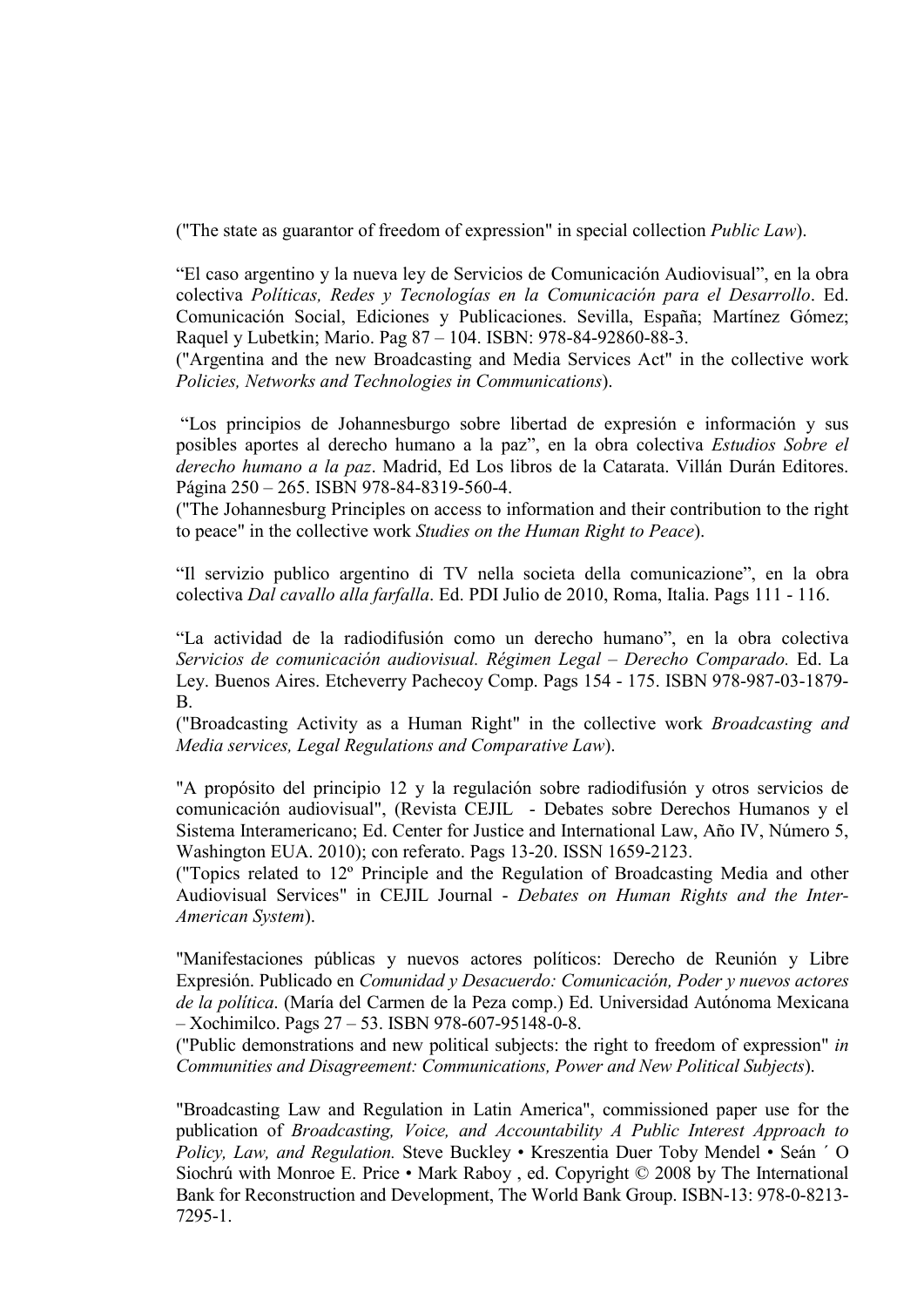*"Estudio sobre la incompatibilidad con los principios de derechos humanos sobre la libertad de expresión del castigo penal de la radiodifusión no autorizada",* Ed. AMARC ALC-CA. Ciudad de Guatemala. Octubre de 2007. 148 pags. ISBN en trámite. (*Study of the compatibility of penal sanctions against non commercial radio stations in Guatemala*).

"Estándares internacionales en materia de libertad de expresión", *Derechos humanos y libertad de expresión*, México, Secretaría de Relaciones Exteriores, 2006.

("International Standards in the Field of Freedom of Expression" in *Human Rights and Freedom of Expression*).

"Aplicación de los Principios de Libertad de Expresión del Artículo 13 de la Convención Americana de Derechos Humanos", en la obra colectiva *La aplicación de los tratados de derechos humanos en el ámbito local: La experiencia de una década*. Abramovich, Bovino Y Courtis Comp. Ed. Del Puerto. ISBN 987-9120-91-4.Pag. 965-986.

("The application of Article 13 of the American Convention of Human Rights" in *The Local Application of the International Human Rights Treaties After a Decade*).

"Principios para garantizar la diversidad y el pluralismo en la radiodifusión y los servicios de comunicación audiovisual", (Programa de Legislaciones de AMARC – 109 pags. ISBN 978-987-25395-4-2.

("Principles for the promotion and protection of pluralism and diversity").

"Los Aportes del Sistema Interamericano de Derechos Humanos en Materia de Prohibición a la Censura Previa" (Revista CEJIL - Debates sobre Derechos Humanos y el Sistema Interamericano; Ed. Center for Justice and International Law, Año I, Número I, Washington EUA. 2006); con referato. (ISSN 1659-2123 pag 75-85).

("Contributions of the Inter-American Human Rights System with respect to the non censorship rule" in CEJIL - *Debates on Human Rights and the Inter-American System*).

"Apuntes sobre los contenidos de la Ley de Radio y Televisión de México. ¿Qué principios debe acatar una ley pluralista de radio y televisión?", artículo publicado en *Perspectivas Progresistas*, Fundación Friederich Ebert Representación en México, Octubre 2006 (pags 21-29).

("Fundamental principles from human rights systems and their application within the broadcasting legal framework in Mexico").

*Libertad de expresión y América Latina.* Ed. Norma. Bogotá. Colombia. 2005 ISBN 968-04 860-18 (Freedom of speech and Latin America).

"Impacto de la Concentración de Medios", en la obra colectiva *Los medios públicos de Comunicación en el Marco de la Reforma del Estado en Méjico.* Comisión de Radio, televisión y Cine. Cámara de Diputados Federales de los Estados Unidos de Méjico. ("The Social Impact of Media Concentration").